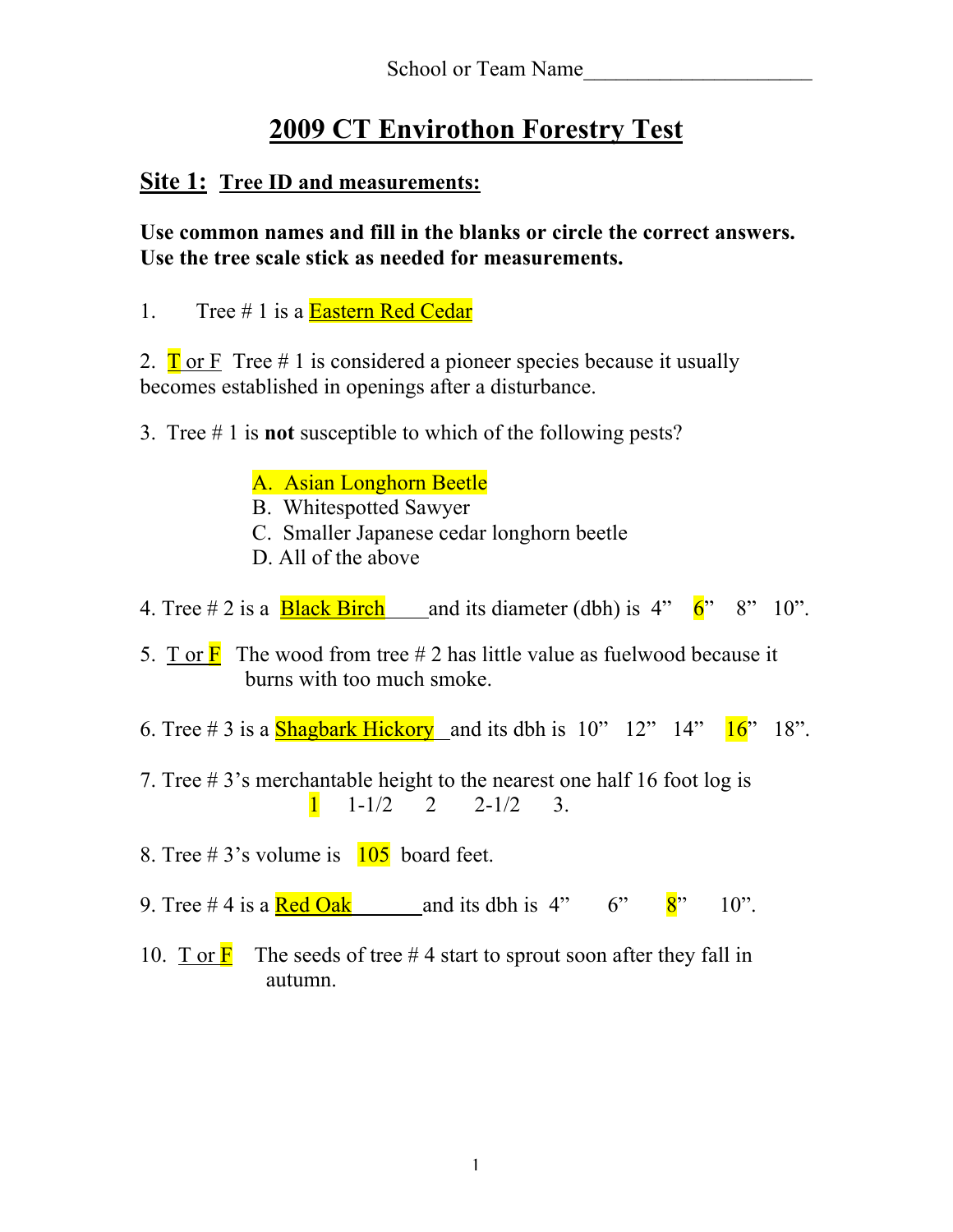11. Products that form high quality specimens from tree # 4 include:

| A. Clear lumber<br>B. Furniture<br>C. Barrel staves<br>D. Flooring<br>E. All of the above<br>$F.$ Only A, B, D |                                  |  |  |
|----------------------------------------------------------------------------------------------------------------|----------------------------------|--|--|
| 12. Tree $# 5$ is a White Pine                                                                                 | and its dbh is $18"$ $20"$ $22"$ |  |  |

- 13. If tree # 5 has three 16' logs of merchantable height, what is its volume in board feet?  $\frac{605}{2}$
- 14. A **board foot** is a unit for measuring wood volume in a tree, log or board. How many cubic inches of wood are in one board foot?

| A. 128        |
|---------------|
| <b>B.</b> 144 |
| C. 20736      |
| D. 66         |

- 15. Tree # 6 is a White Oak and its dbh is  $8''$  10"  $12''$  14".
- 16.  $\overline{T}$  or F The seeds of tree # 6 start to sprout soon after they fall in autumn.
- 17. Products that form high quality specimens from tree # 6 include:
	- A. Clear lumber B. Furniture C. Barrel staves D. Flooring E. All of the above F. Only A, B, D

18. Tree # 7's d.b.h is 12" 14" 16" 18".

19. Tree # 7's merchantable height to the nearest one half 16 foot log is  $1 \quad 1-1/2 \quad 2 \quad 2-1/2 \quad 3.$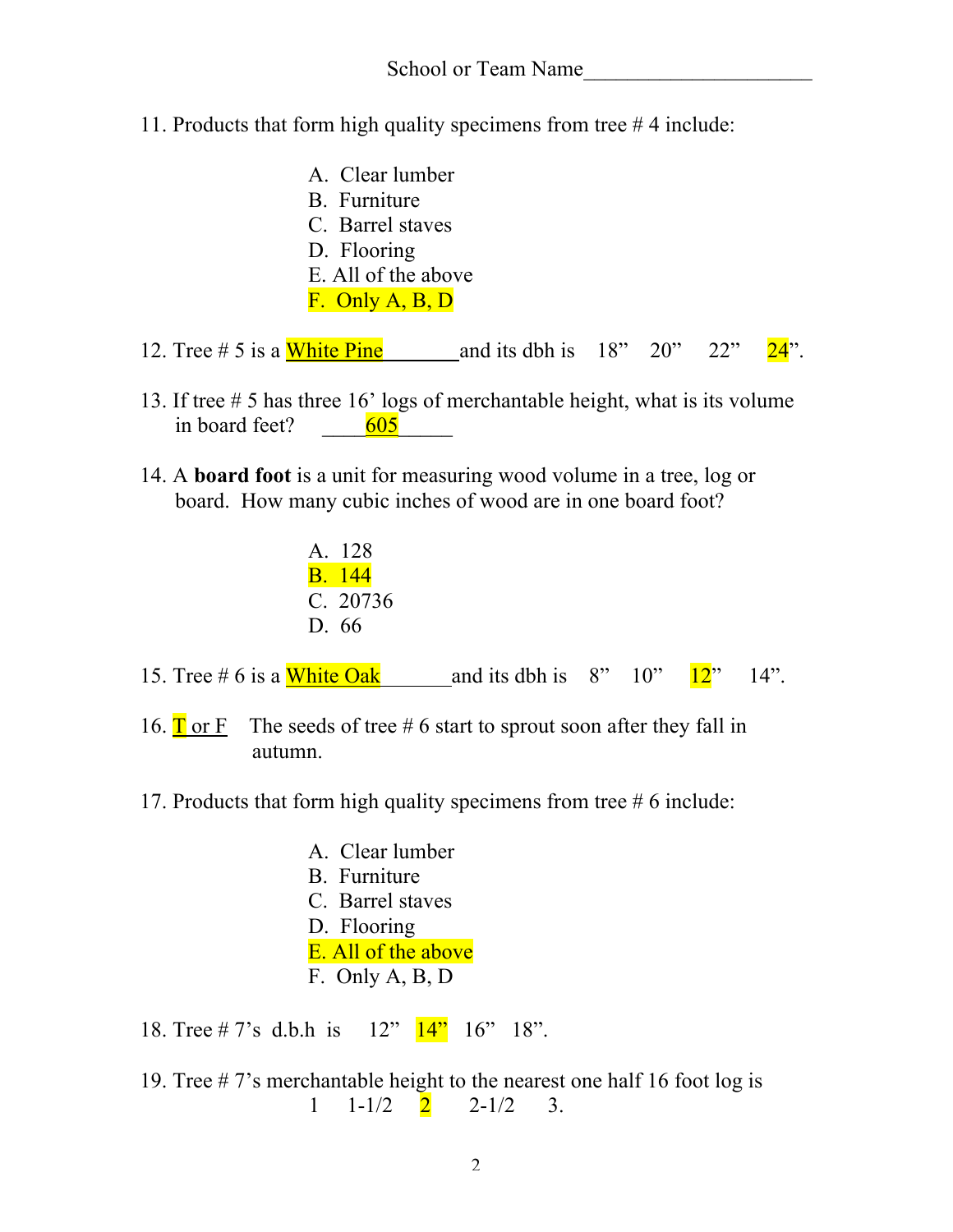#### School or Team Name

- 20. Tree # 7's volume is  $\frac{130}{20}$  board feet.
- 21.  $\Gamma$  or F The wood from tree # 7 is noted not only for its hardness but also for its toughness and ability to stand up under sudden shocks and is commonly used for tool handles.
- 22. Tree # 8 is a  $Sugar Maple$  and its dbh is  $10" 12" 14" 16" 18".$
- 23. Tree # 8's merchantable height to the nearest one half 16 foot log is  $1 \t1-1/2 \t2 \t2-1/2 \t3$ .
- 24. Tree # $8$ 's volume is  $80$  board feet.
- 25.  $\Gamma$  or F **Flooring made from the wood of tree #8** is used in bowling alleys worldwide.
- 26. Tree  $\# 9$  is a Red Maple.
- 27. Which of the following factors most likely attributed to tree  $#9's$ damaged condition?
	- A. Wind and or ice
	- B. Poor branch attachment (a genetic factor)
	- C. Lightning
	- D. A. & B.
	- E. All of the above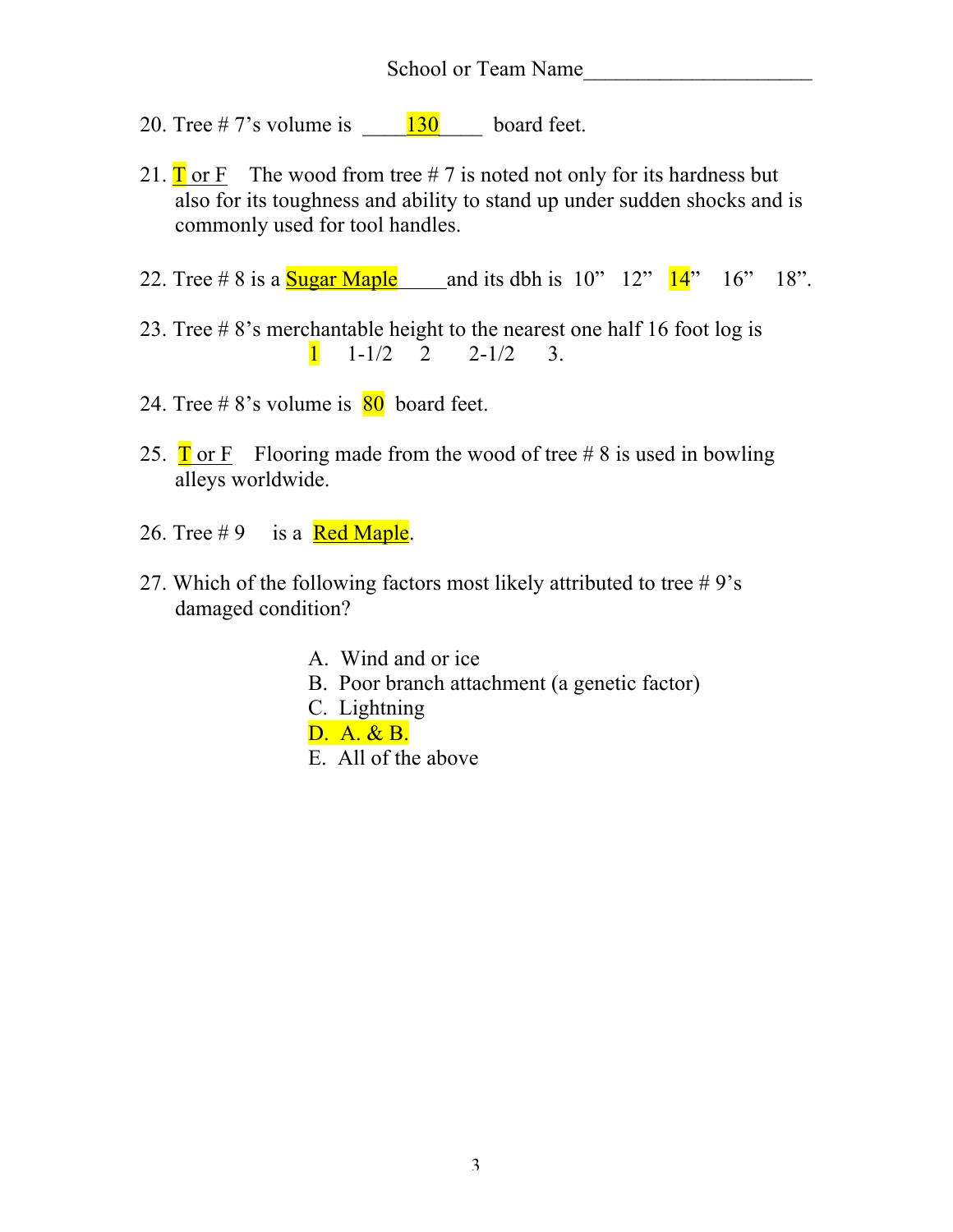## **Site 2: Forest Management**

#### **The following information applies to questions # 28 to # 31.**

Each question is associated with a corresponding site. At each site the blue marked trees have been identified for removal to match one of the following Forest Management methods. Match the site with the phrase that best describes the Forest Management method that was applied. (Use each phrase only once.)

- A. Forest Preserve
- B. Crop Tree Release
- C. Silvicultural Clearcut
- D. Diameter Limit/High Grading
- E. White Pine Release/Stand Conversion

| Question #28   |  |
|----------------|--|
| Question $#29$ |  |
| Question $#30$ |  |
| Question $#31$ |  |

- 32. Which forest management method(s) below favors the establishment of shade **intolerant** species? [Circle the letter of the correct answer.]
	- A. Single tree selection method D. Shelterwood method
	- B. Group selection method E. A & C

- 
- C. Silvicultural clearcut method  $\overline{F}$ . C & D
- 33. Generally, two site factors that have the most influence on the development of trees within a stand, **and** on which foresters **can** have a significant influence are:

A. Light and space in the canopy

- B. Soil moisture and water table
- C. Soil fertility and acidity
- D. Insects and fungus diseases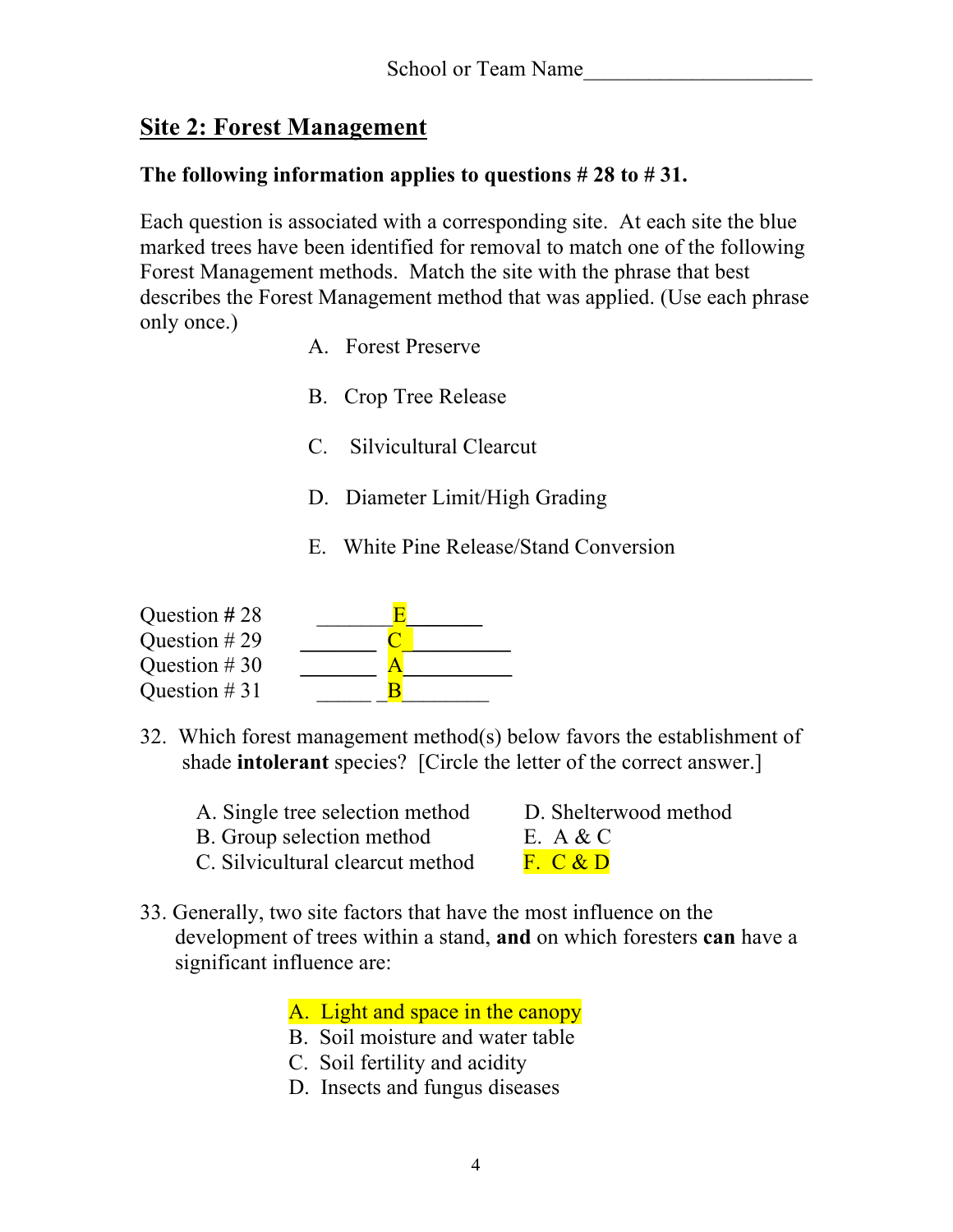- 34. Environmental (site) factors include both **abiotic** and **biotic** conditions. What are the **abiotic** environmental conditions associated with moisture, soil fertility, aspect, slope and drainage collectively known as**?**
	- A. Limiting Factors
	- B. Site Quality
	- C. Site Structure
	- D. Site Factors
- 35. Trees that are found in the upper canopy are usually either:
	- A. Intermediate/Suppressed
	- B. Suppressed/Co-dominant
	- C. Co-dominant/Dominant
	- D. Dominant/Intermediate
- 36. Trees that are found in the lower canopy are usually either:
	- A. Intermediate/Suppressed
	- B. Suppressed/Co-dominant
	- C. Co-dominant/Dominant
	- D. Dominant/Intermediate

37. What regeneration method provides the greatest amount of early succession habitat?

A. Silvicultural Clear-cut

- B. Single-tree selection
- C. Shelterwood harvest
- D. Group selection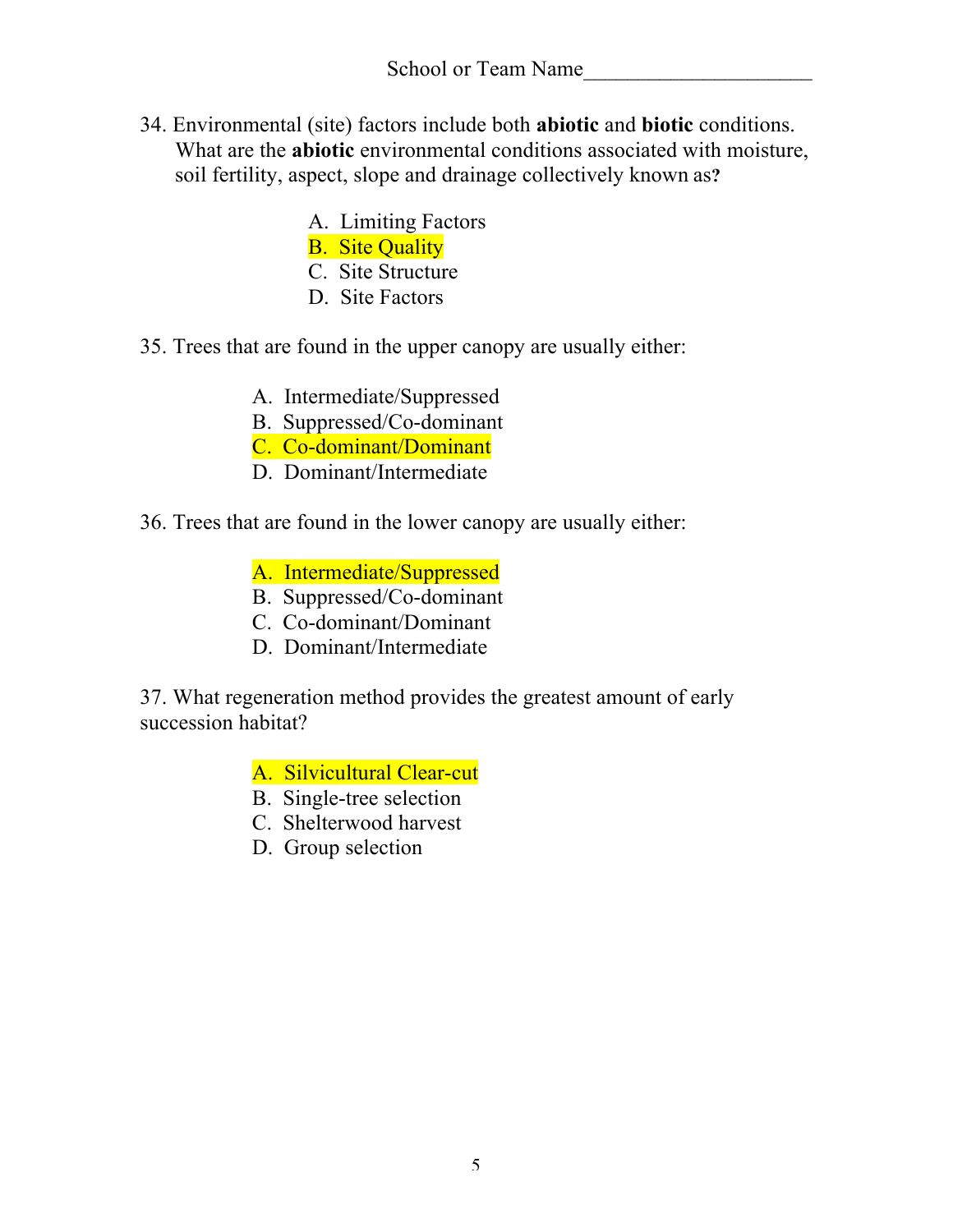# **Site 3: Forestry Keys, Invasive Species, & Biodiversity**

**Using the provided Tree Finder, identify the following samples:** (Both parts of the question must be answered correctly for credit.)

- 38. Specimen # 38 is (use the scientific name) *Robinia Pseudo-Acacia* and is found on page  $22$  of the Tree Finder.
- 39. Specimen # 39 is (use the scientific name) *Carpinus caroliniana* and is found on page  $51$  of the Tree Finder.
- 40. Specimen # 40 is (use the scientific name) *Fraxinus americana* and is found on page 17 of the Tree Finder.
- 41. The visual characteristics of this sample indicate a branching pattern of:

A. opposite B. alternate C. whorled D. variable E. none of the above

- 42. The visual characteristics of this sample indicate a leaf type or pattern of:
	- A. simple B. palmate C. simple compound D. palmate compound E. none of the above
- 43. As a result of the above, the only species this could be is:

A. red oak B. red maple C. ohio buckeye D. sassafras E. black walnut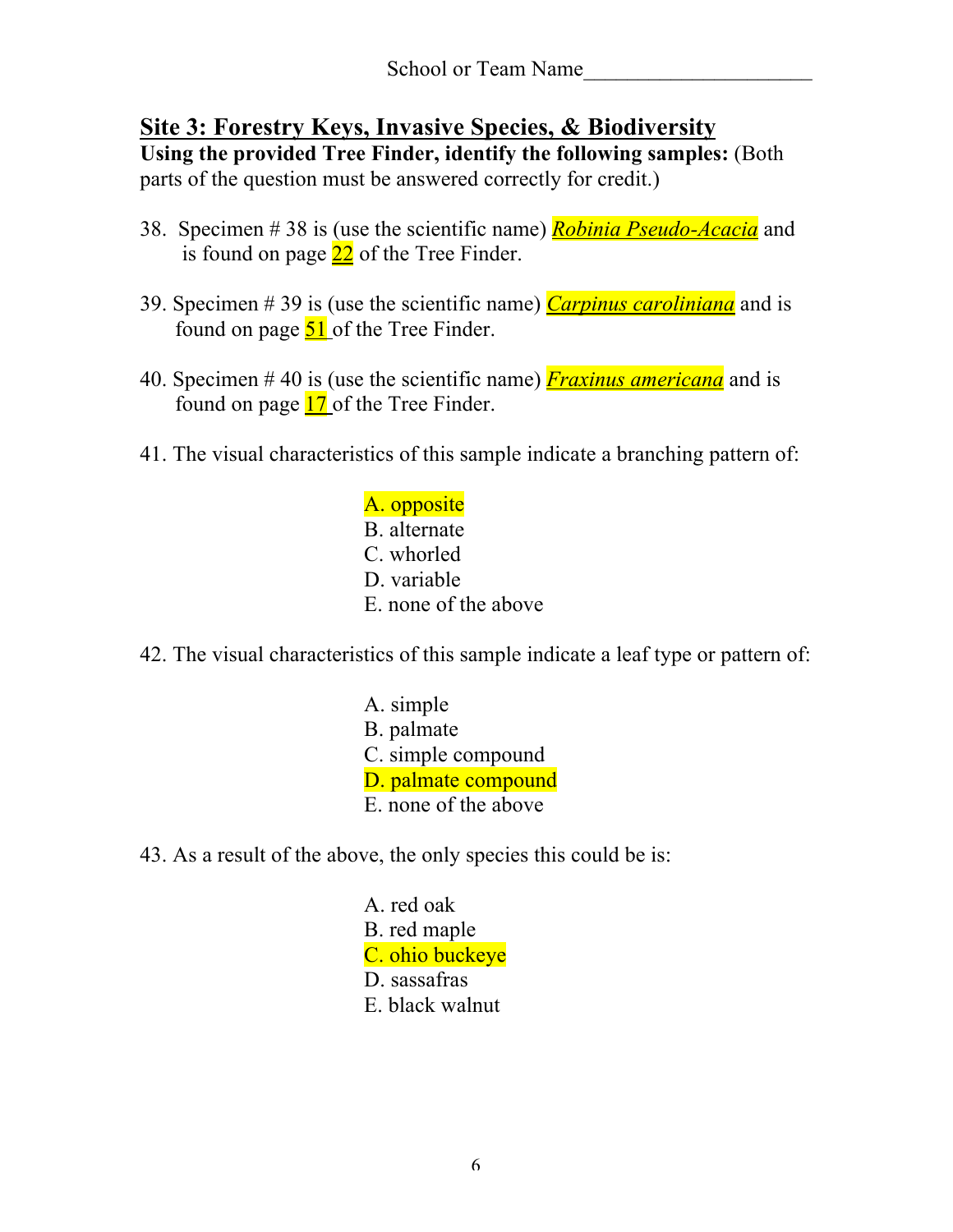44. Of the five tree branch samples on the table, only one is NOT native to the United States. Circle the letter of the introduced species.

 **A. B. C. D. E.** 

45. One the five samples on the table is the basis of the maple syrup industry in the northeast U.S. and Canada. Circle the letter of this species.

A.B.C.D.E.

46. Match the letter of the insect pests on the table to its common name below.

 $\overline{D}$  Asian Longhorned beetle  $\overline{A}$  Emerald Ash Borer

 $\overline{C}$  Gypsy Moth  $\overline{B}$  Eastern Tent Caterpillar

47. At this time, which insect pest(s) has/have not been discovered in Connecticut?

> A. Emerald Ash Borer B. Hemlock Woolly Adelgid C. Asian Long Horn Beetle D. White Pine Weevil E. Smaller Japanese cedar longhorn beetle F. A. & C. G. All of the above

48. Biodiversity is a measure of:

- A. The number of species in an environment
- B. The number of individuals and species in an environment
- C. The number of different species when comparing different environments
- D. The number of different varieties within a species.
- E. All of the above